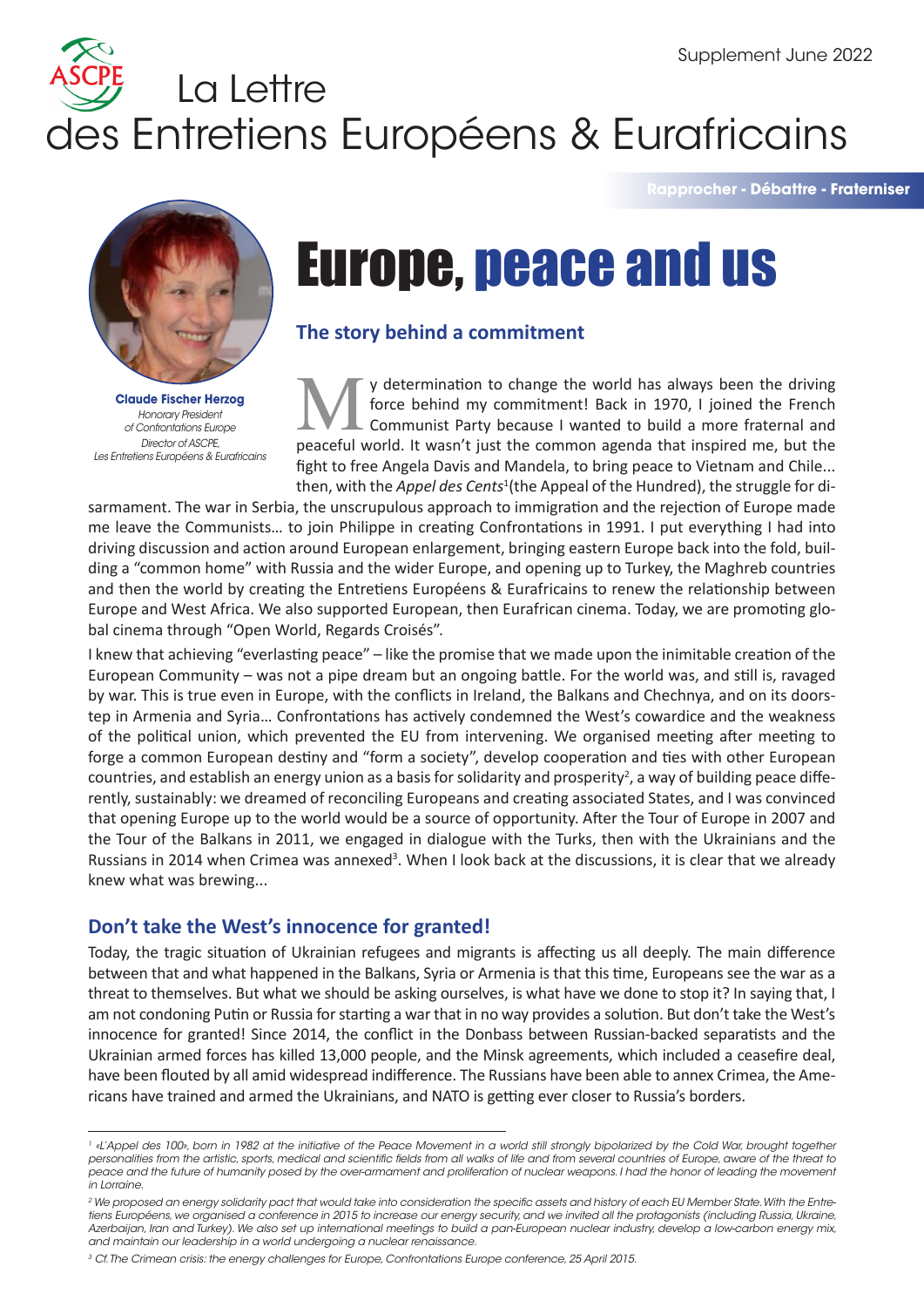#### **The demise of an Empire**

While the tragedy in Ukraine is rooted in the history of its complex relationship with Russia<sup>4</sup>, the political upheaval it has triggered cannot be understood without retracing the relationship between Russia and the West<sup>5</sup>, the more recent one of the Second World War, and what happened when the Soviet Union ended. For Putin, this was the "biggest geopolitical disaster of the 20th century". But, more fundamentally, did it not signify the demise of the third empire as Philippe Herzog suggests<sup>6</sup>, following that of the Austro-Hungarian and Turkish empires which, let's not forget, caused the First World War? Putin got his war of succession when he bombed Ukraine, but it has wreaked geopolitical havoc. Our leaders must get a handle on this if they are to quell the "hysteria" fuelled by friction between the eastern and western blocs, and prevent systemic reactions.

We have wasted a lot of time. Back in 1990, Gorbachev was already inviting us to build "our common home". Why, asks Jacques de Larosière, didn't we grab the opportunity at the time? There is no evidence that the former head of the IMF was anti-American. However, according to him, the great and mighty United States of America, winner of the Cold War, did its utmost to "reduce, ridicule and marginalise Russia... out of vengeance and a desire to assert its superiority<sup>7</sup>". He added that "in history as in life, you reap what you sow". But what are we learning from history? When Henri Guaino warned "we are sleepwalking into war", he reminded us of the humiliation imposed on Germany by the Treaty of Versailles, which resulted in the Second World War. Bearing this in mind, President Macron's warning that "humiliating Russia won't bring peace" is commendable.

#### **There will be no winners**

Yet, by excluding the Russians from the G20 and from large international institutions, and by trying to deprive them of their foreign exchange reserves, the USA means to bring the Russian economy to its knees... and humiliate Russia. By urging Europeans to increase their sanctions on Russia, by over-arming Ukraine and inviting all countries to reinforce NATO, they are using us. In a way, this is not hypocritical. We are at war. However, we are fighting remotely through a third party as it were: Ukraine. President Biden and the arms industry may come out winners in the short term, but that certainly won't be the case for Europeans, any more than for the Russians and Ukrainians. They will be sucked dry, permanently damaged by hatred and tragedy. The world is dividing into blocs again. Africa is turning its back<sup>8</sup>, to the detriment of peace and global fraternity.

#### **The over-armament of Europe signifies the failure of European reconciliation**

And those who think that the European Union will emerge stronger with a joint defence force are wrong<sup>9</sup>. In my view, over-arming the European Member States so that they can better "defend themselves" (against whom?) and "deter the enemy" (which enemy?) is not a good idea. Unlike NATO, which believes the current crisis has restored its original purpose, the Union does not have an operational structure. However, the Atlantic alliance, which is a legacy of the post-war period, cannot do without the United States<sup>10</sup>. Fearing Russia, some countries are even scurrying to sign bilateral defence agreements with the Americans – as Slovakia and Poland have done recently – or with the United Kingdom, or to buy fighter aircraft from them, like Germany. Our interests are not the same, and in fact we have very different views on the subject. The dividing lines are clear: the United States and some eastern European countries, such as Poland, do not want to give up on NATO.

*<sup>4</sup> See the memo by Armen Kagramanov, policy officer at ASCPE, on Les relations russo-ukrainiennes depuis leurs origines www.entretiens-europeens. org; and the article by Jacky Fayolle on L'Ukraine, nation d'Europe https://jackyfayolle.net/2022/03/24/lukraine-nation-deurope/#more-2742.*

*<sup>5</sup> Cf. Oleg Kobtzeff, Les relations entre les États-Unis et la Russie : retour sur les trois dernières décennies, Institut d'Études de Géopolitique Appliquée, Paris, 15 February 2022.*

*<sup>6</sup> The session of the film society "Open World, Regards croisés" at the Russia/Ukraine evening on 14 April 2022. www.entretiens-europeens.org.*

*<sup>7</sup> Cf. At the above-mentioned Russia/Ukraine evening on 14 April, Jacques de Larosière condemned Washington's decision to liquidate Russian banks in European countries in 1993. Then Governor of the Bank of France, he refused to undermine the Banque du Nord, which owned Russian assets.*

*<sup>8</sup> It is shocking to see Ms Van Layen threaten African countries with cutting off their development aid unless they condemn Russia! A further opportunity to escape European dominance and prepare for the future independently of the major powers of the past. I am appalled to hear the West accuse Russia of starving African people. Africans have been dying of hunger and thirst for decades, while the West for the most part has stood by and watched.*

*<sup>9</sup> Without going into any detail here, I would just like to point out that the energy union – the purpose of which divides the Member States – will emerge further weakened from this period. The Member States are not championing the same interests. There are those who propose to "take advantage" of the oil and gas crisis to strengthen their energy mix with nuclear power, and those who want to diversify oil and gas supply sources (to the huge benefit of the USA) and, like Germany, recommission coal-fired power stations. It is within this context that I am organising the 20th edition of the Entretiens Européens in October 2022, on "The Geopolitics of Nuclear Energy in Europe".*

<sup>&</sup>lt;sup>10</sup> The protection of the United States does not guarantee peace, and the Americans - who decimated Hiroshima and Nagasaki with a nuclear *bomb, dropped napalm on Vietnam, and invaded Iraq but turned their backs on Afghanistan amid a serious political crisis – ought to make amends...*